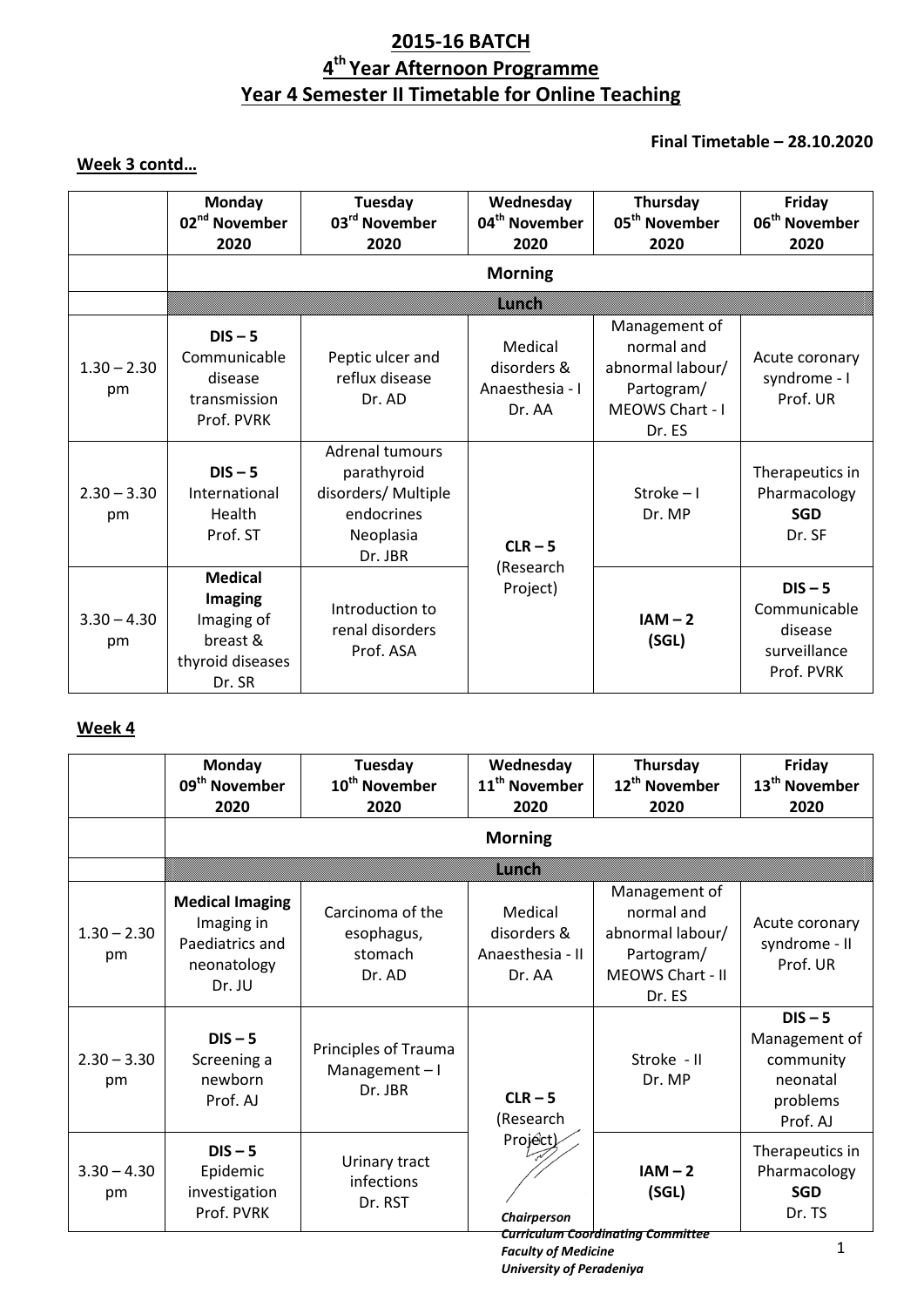### **Week 5**

|                     | Monday<br>16 <sup>th</sup> November<br>2020                                                              | Tuesday<br>17 <sup>th</sup> November<br>2020        | Wednesday<br>18 <sup>th</sup> November<br>2020                   | Thursday<br>19 <sup>th</sup> November<br>2020                                                    | Friday<br>20 <sup>th</sup> November<br>2020                       |
|---------------------|----------------------------------------------------------------------------------------------------------|-----------------------------------------------------|------------------------------------------------------------------|--------------------------------------------------------------------------------------------------|-------------------------------------------------------------------|
|                     |                                                                                                          |                                                     | <b>Morning</b>                                                   |                                                                                                  |                                                                   |
|                     |                                                                                                          |                                                     | Lunch                                                            |                                                                                                  |                                                                   |
| $1.30 - 2.30$<br>pm | $DIS - 5$<br>Screening for<br>diseases<br>Prof. PVRK                                                     | Introduction to<br>Orthopaedics<br>Dr. SU           | Preoperative<br>patient<br>assessment &<br>preparation<br>Dr. SW | Management<br>of normal and<br>abnormal<br>labour/<br>Partogram/<br>MEOWS Chart -<br>Ш<br>Dr. ES | <b>Heart failure</b><br>Prof. UR                                  |
| $2.30 - 3.30$<br>pm | $DIS - 5$<br>Medical<br>Statistician<br>Dr. AR                                                           | Principles of<br>Trauma<br>Management-II<br>Dr. JBR |                                                                  | Epilepsy<br>Dr. MP                                                                               | Therapeutics in<br>Pharmacology<br><b>SGD</b><br>Dr. SP           |
| $3.30 - 4.30$<br>pm | <b>Medical Imaging</b><br>Imaging in<br>peripheral<br>vascular diseases<br>(arterial & venous)<br>Dr. JU | Acute renal failure<br>Dr. RST                      | $CLR - 5$<br>(Research<br>Project)                               | $IAM -2$<br>(SGL)                                                                                | $DIS - 5$<br>Child<br>development<br>$assessment - I$<br>Prof. AJ |

## **Week 6**

|                     | <b>Monday</b><br>23 <sup>rd</sup> November<br>2020                        | Tuesday<br>24 <sup>th</sup> November<br>2020         | Wednesday<br>25 <sup>th</sup> November<br>2020 | Thursday<br>26 <sup>th</sup> November<br>2020 | Friday<br>27 <sup>th</sup> November<br>2020                       |
|---------------------|---------------------------------------------------------------------------|------------------------------------------------------|------------------------------------------------|-----------------------------------------------|-------------------------------------------------------------------|
|                     |                                                                           |                                                      | <b>Morning</b>                                 |                                               |                                                                   |
|                     |                                                                           |                                                      | man                                            |                                               |                                                                   |
| $1.30 - 2.30$<br>pm | <b>Medical Imaging</b><br>Imaging in<br>scrotum and<br>prostate<br>Dr. FS | Initial management<br>of skeletal injuries<br>Dr. SU | Regional<br>Anaesthesia<br>Prof. VP            | Obstetric<br>Emergencies - I<br>Dr. ES        | <b>Infective</b><br>endocarditis<br>Prof. UR                      |
| $2.30 - 3.30$<br>pm | $DIS - 5$<br>Child<br>development<br>$assessment - II$<br>Prof. AJ        | Principles of<br>Trauma<br>Management-III<br>Dr. JBR | $CLR - 5$<br>(Research<br>Project)             | Headache<br>Dr. MP                            | $DIS - 5$<br>Warning signs of<br>development<br>delay<br>Prof. AJ |
| $3.30 - 4.30$<br>pm | $DIS - 5$<br>Introduction to<br>Health<br>Education<br>Dr. SN             | Chronic renal<br>failure<br>Dr. RST                  |                                                | $IAM - 2$<br>(SGL)                            | Therapeutics in<br>Pharmacology<br><b>SGD</b><br>Dr. YI           |

 $\overline{1}$ 

*Chairperson Curriculum Coordinating Committee Faculty of Medicine University of Peradeniya*